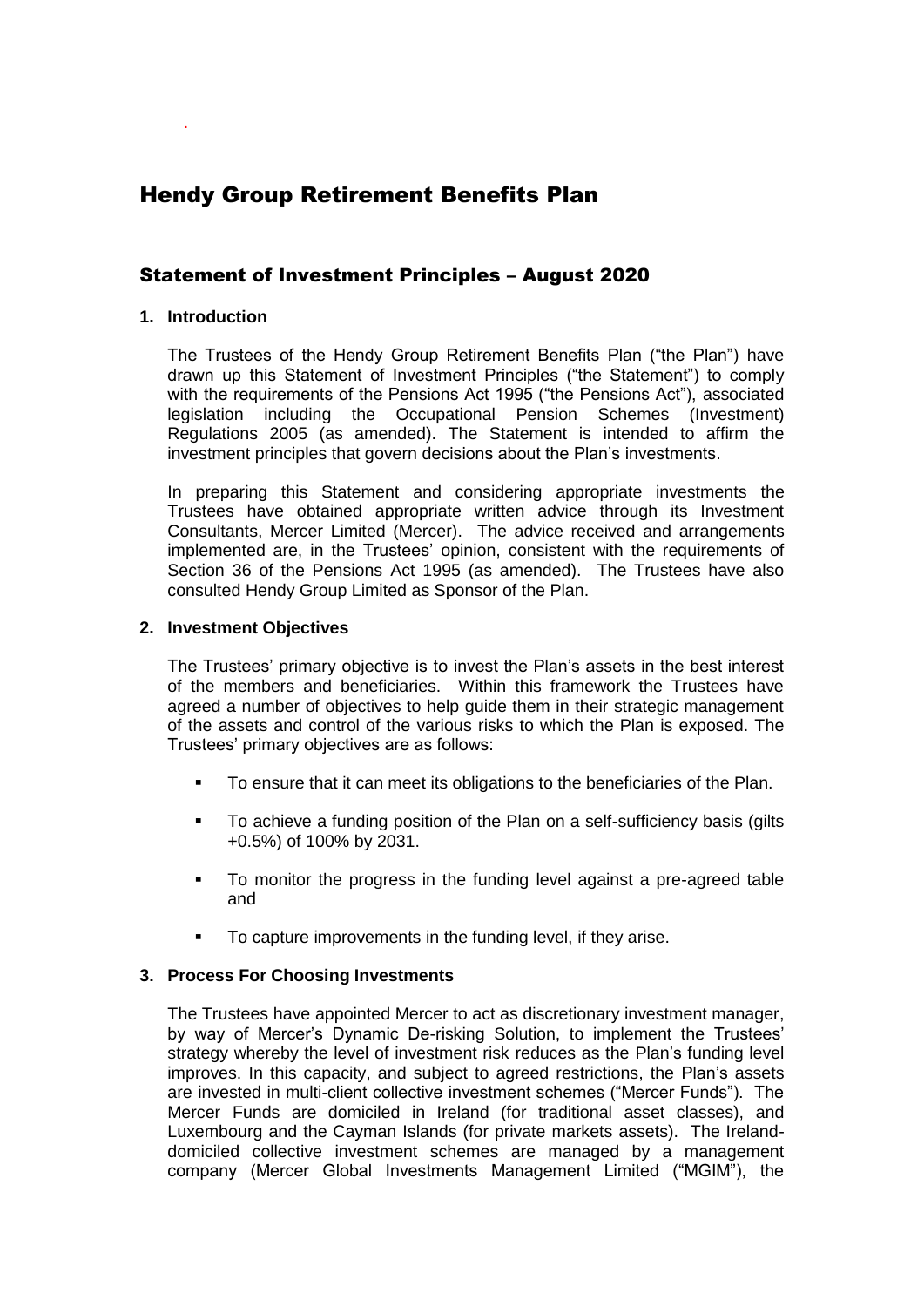Luxembourg-domiciled funds are managed by Mercer Alternatives (Luxembourg) S.à r.l and the Cayman Islands-domiciled funds are managed by MPIP III GP LLC and, respectively, these entities have appointed Mercer Global Investments Europe Limited ("MGIE"), Mercer Alternatives AG ("Mercer AG"), and Mercer Investments LLC ("Mercer LLC") as investment managers of the Mercer Funds.

In practice, assets in the Mercer Funds are invested with third party fund managers based in countries such as Ireland, UK and USA. Mercer has expertise in identifying, selecting and combining highly rated fund managers who are best placed and resourced to manage the Plan's assets on a day to day basis.

The day to day management of the assets is described in the Statement of Investment Arrangements ("SIA").

# **4. Risk Management and Measurement**

There are various risks to which any pension plan is exposed. The Trustees' policy on risk management over the Plan's anticipated lifetime is as follows:

- The primary investment risk upon which the Trustees focus is that arising through a mismatch between the Plan's assets and its liabilities and the Sponsor's ability to support this mismatch risk. The Trustees recognise that whilst increasing risk increases potential returns over a long period, it also increases the risk of a shortfall in returns relative to that required to cover the Plan's accruing liabilities as well as producing more volatility in the Plan's funding position.
- The asset allocation has initially been set to target a return on the overall portfolio which is sufficient to meet the objectives outlined in Section 2. As the funding level improves, the portfolio will be switched from the Growth Portfolio into the Matching Portfolio with the aim of reducing investment risk. Mercer provides the Trustees with regular reports regarding the Plan's asset allocation.
- Whilst moving towards the target funding level, the Trustees recognise that even if the Plan's assets are invested in the Matching Portfolio there may still be a mismatch between the interest-rate and inflation sensitivity of the Plan's assets and the Plan's liabilities due to the mismatch in duration between the Matching Portfolio and actuarial liabilities.
- The Trustees recognise the risks that may arise from the lack of diversification of investments. To control this risk, the Trustees have delegated the asset allocation decisions within the Growth and Matching Portfolios to Mercer (subject to certain restrictions). Mercer aims to ensure the asset allocation policy in place results in an adequately diversified portfolio. Mercer provides the Trustees with regular monitoring reports regarding the level of diversification within the Trustees' portfolio.
- To help the Trustees ensure the continuing suitability of the current investments, Mercer provides the Trustees with regular reports regarding the performance of the underlying asset managers appointed within the relevant Mercer Funds to enable the monitoring of differences between the expected and experienced levels of risk and return.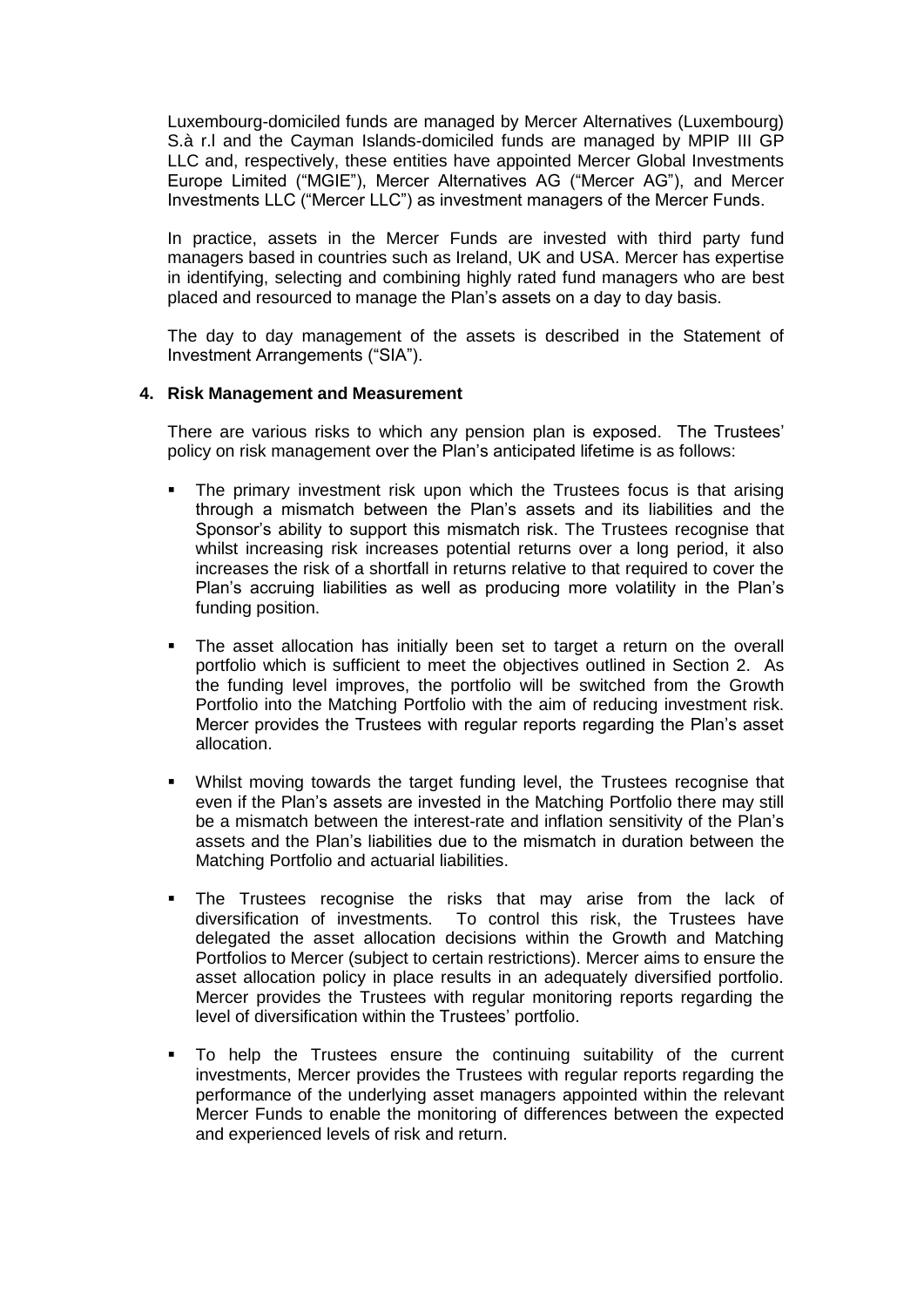- There is a risk that the day-to-day management of the assets will not achieve the rate of investment return expected by the Trustees. The Trustees recognise that the use of active investment managers involves such a risk. However, for specific asset classes, the Trustees believe that this risk is outweighed by the potential gains from successful active management. Likewise, passive management will be used for one of a number of reasons, namely to diversify and reduce risk and when investing in certain asset classes where, due to relatively efficient markets, the scope for achieving added value is more limited.
- To help diversify manager specific risk, within the context of each of the Growth and Matching Portfolios, the Trustees expect that the Plan assets are managed by appropriate underlying asset managers.
- By investing in the Mercer Funds, the Trustees do not make investments in securities that are not traded on regulated markets. However, should the Trustees Plan's assets be invested in such securities, in recognition of the associated risks (in particular liquidity and counterparty exposure) such investments would normally only be made with the purpose of reducing the Plan's mismatch risk relative to its liabilities or to facilitate efficient portfolio management. In any event, the Trustees would ensure that the assets of the Plan are predominantly invested on regulated markets.
- The Trustees recognise the risks inherent in holding illiquid assets. The Trustees have carefully considered the Plan's liquidity requirements and time horizon when setting the investment strategy and liquidity risk is managed by ensuring illiquid asset classes represent an appropriate proportion of the overall investment strategy.
- The Plan is subject to currency risk because some of the investment vehicles in which the Plan invests are denominated or priced in a foreign currency. Within the context of the Mercer Funds used in the Growth and Matching Portfolios, to limit currency risk, a target non-sterling currency exposure is set and the level of non-sterling exposure is managed using currency hedging derivatives such as forwards and swaps.
- The Trustees recognise that environmental, social and corporate governance concerns, including climate change, have a financially material impact on return. Section 10 sets out how these risks are managed.

Responsibility for the custody of the Plan's assets is delegated to MGIM. MGIM has appointed State Street Custodial Services (Ireland) Limited (State Street) as global custodian of the assets underlying their pooled vehicles with the exception of the Private Investment Partners IV Fund where M.M. Warburg & Co is the custodian. Mercer is responsible for keeping the suitability of State Street under ongoing review.

Should there be a material change in the Plan's circumstances, the Trustees will inform Mercer, who will review the de-risking strategy in place and advise the Trustees accordingly. The Trustees will then decide whether to amend the strategy.

This Statement will be updated following any resulting change to the strategy.

#### **5. Investment Strategy**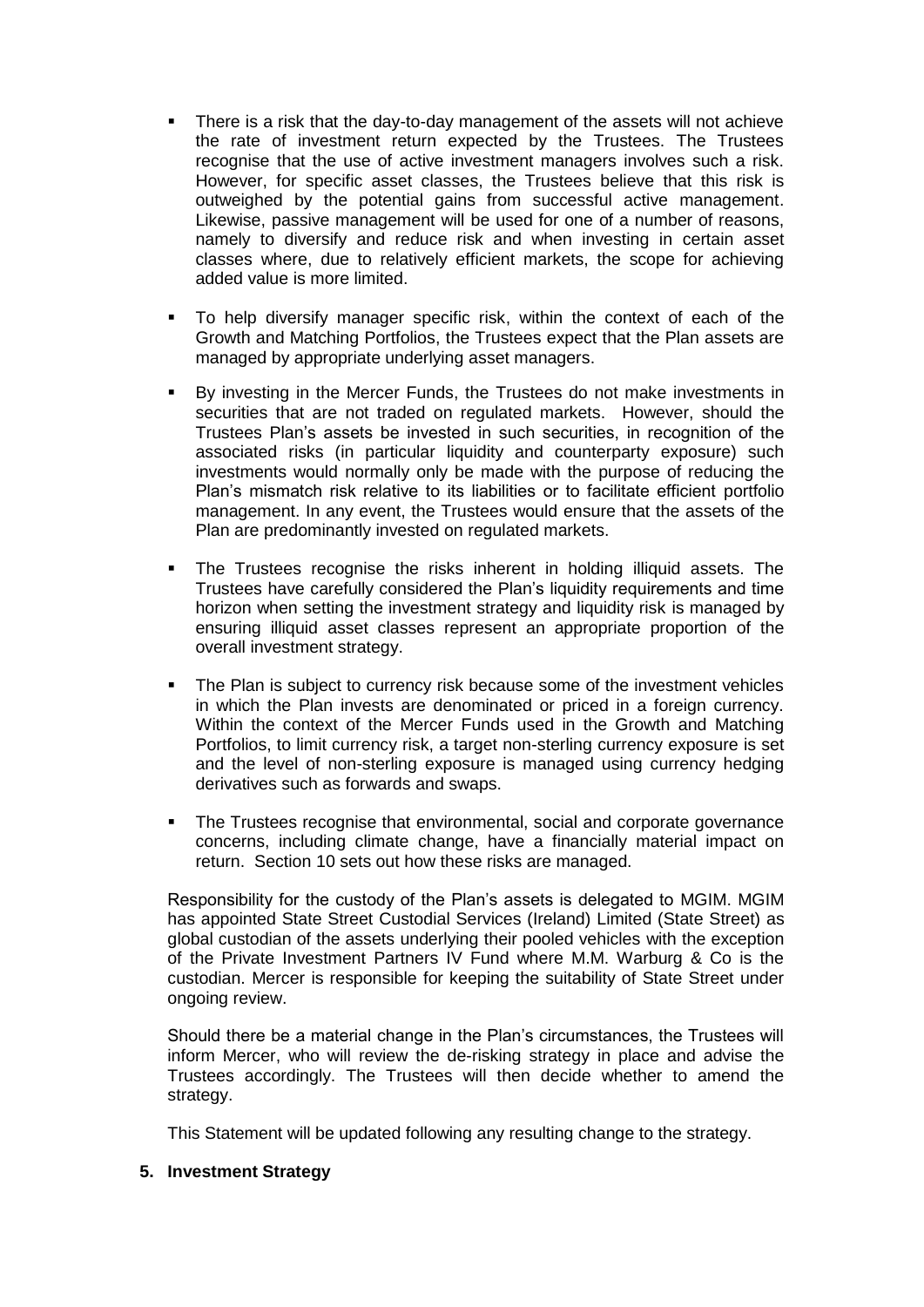The Trustees, with advice from the Plan's Investment Consultant and Scheme Actuary, and in conjunction with the Company, review the Plan's investment strategy on an approximately annual basis. This review considers the Trustees' investment objectives, their ability and willingness to take risk (the "risk budget") and how this risk budget should be allocated and implemented (including derisking strategies).

The Plan's funding level (on a "gilts+0.5%" basis) is monitored by Mercer against trigger levels set by the Trustees.

A reduction in the target allocation to return-seeking assets (the "Growth Portfolio"), in favour of defensive assets (the "Matching Portfolio"), is automatically made by Mercer as and when a trigger level is reached. The trigger levels and corresponding target allocations are set out in the SIA.

The intention is to allow for the capturing of funding level gains whilst maintaining a 50% probability of being fully funded by 2031.

The trigger levels are reviewed on an approximately annual basis to allow for the payment of contributions and the reduced period until the target date for completion of de-risking. In addition, the recalibration will take into account any significant investment and Plan experience over the year.

For the avoidance of doubt, once the funding level has moved through a trigger, the asset allocation will not be automatically "re-risked" should the funding level deteriorate.

The de-risking strategy takes account of the Plan's initial funding level and expected contributions from the Company based on the current Schedule of Contributions.

Responsibility for monitoring the Plan's asset allocation and undertaking any rebalancing activity when the range restrictions are breached is delegated to Mercer. Mercer reports quarterly to the Trustees on rebalancing activities.

#### **6. Realisation of Investments**

The Trustees on behalf of the Plan shares in the Mercer Funds. The investment managers to the Mercer Funds, (including the underlying third party asset managers appointed by MGIE), within parameters stipulated in the relevant appointment documentation, have discretion in the timing of realisation of investments and in considerations relating to the liquidity of those investments within parameters.

#### **7. Additional Assets**

Under the terms of the trust deed the Trustees are responsible for the investment of AVCs paid by members. The Trustees review the investment performance of the chosen providers on a regular basis and takes advice as to the providers' continued suitability.

#### **8. Cashflows and Cashflow management**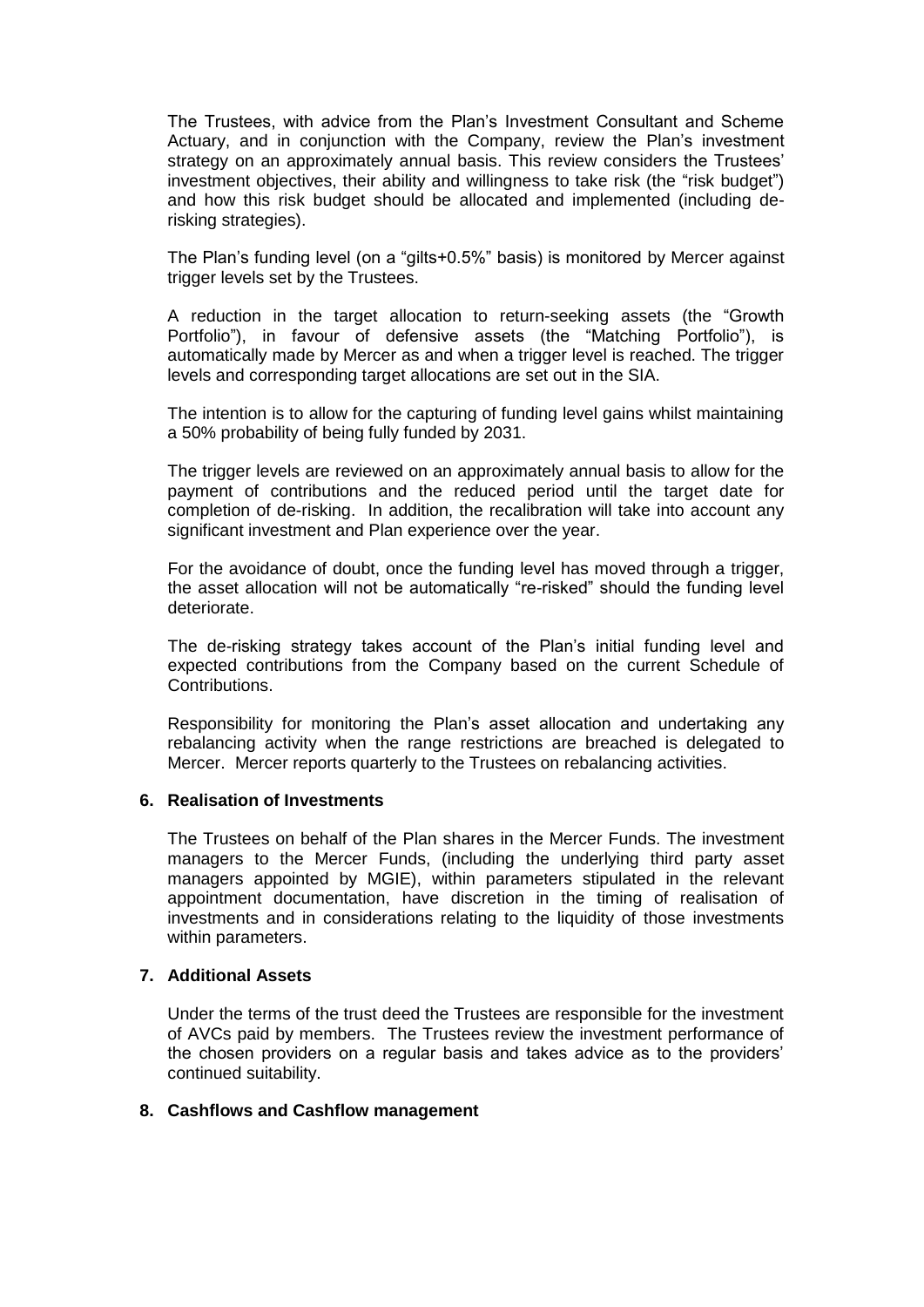Cashflows, whether positive or negative, are taken into account by Mercer when it rebalances the Plan's assets in line with the strategic allocation. Mercer is responsible for raising cashflows to meet the Plan's requirements.

# **9. Rebalancing**

As noted, responsibility for monitoring the Plan's asset allocation and any rebalancing activity is undertaken by Mercer. Mercer reviews the balance between the Growth and Matching Portfolios on an ongoing basis. If at any time the balance between the Growth and Matching Portfolios is deemed to be outside an agreed tolerance range, Mercer will seek to rebalance these allocations back towards the target allocations. Although Mercer has discretion to vary the tolerance range, it is the intention that the Growth Portfolio allocation will not drift by more than 5%, in absolute terms, away from the relevant target allocation.

The ranges have been designed to ensure that unnecessary transaction costs are not incurred by frequent rebalancing.

In the event of a funding level trigger being breached, the assets will be rebalanced to bring them in line with the reduced Growth Portfolio weighting, under the new de-risking band, as defined in the Statement of Investment Arrangements.

Rebalancing takes place in accordance with the provisions of the discretionary investment management agreement entered into between the Trustees and Mercer, and unless specifically agreed, any assets outside of the Growth and Matching Portfolios will not be part of such rebalancing.

#### **10. Responsible Investment and Corporate Governance**

As noted above, the Trustees have appointed Mercer to act as discretionary investment manager in respect of the Plan's assets and such assets are invested in a range of Mercer Funds managed by MGIE. This delegation includes decisions about environmental, social, and corporate governance (ESG) factors, stewardship and climate change.

The Trustees have reviewed Mercer's Sustainable Investment Policy (dated November 2017) and agree that ESG factors may have a material impact on long-term investment risk and return outcomes, and that good stewardship can create and preserve long-term value for companies and markets as a whole. Mercer and MGIE also recognise that long-term sustainability issues, particularly climate change, present risks and opportunities that increasingly may require explicit consideration.

Mercer and MGIE support and expect the asset managers who are registered with the FCA to comply with the UK Stewardship Code and UK Corporate Governance Code, including public disclosure of compliance via an external website. An assessment of each manager's compliance against the seven underlying principles of the UK Stewardship Code is part of Mercer's review process of all underlying equity managers. The Plan's asset managers exercise voting rights and undertake engagement (collaborative or otherwise) in accordance with their own corporate governance policies.

The Trustees review the following reporting which is produced by Mercer on an annual basis: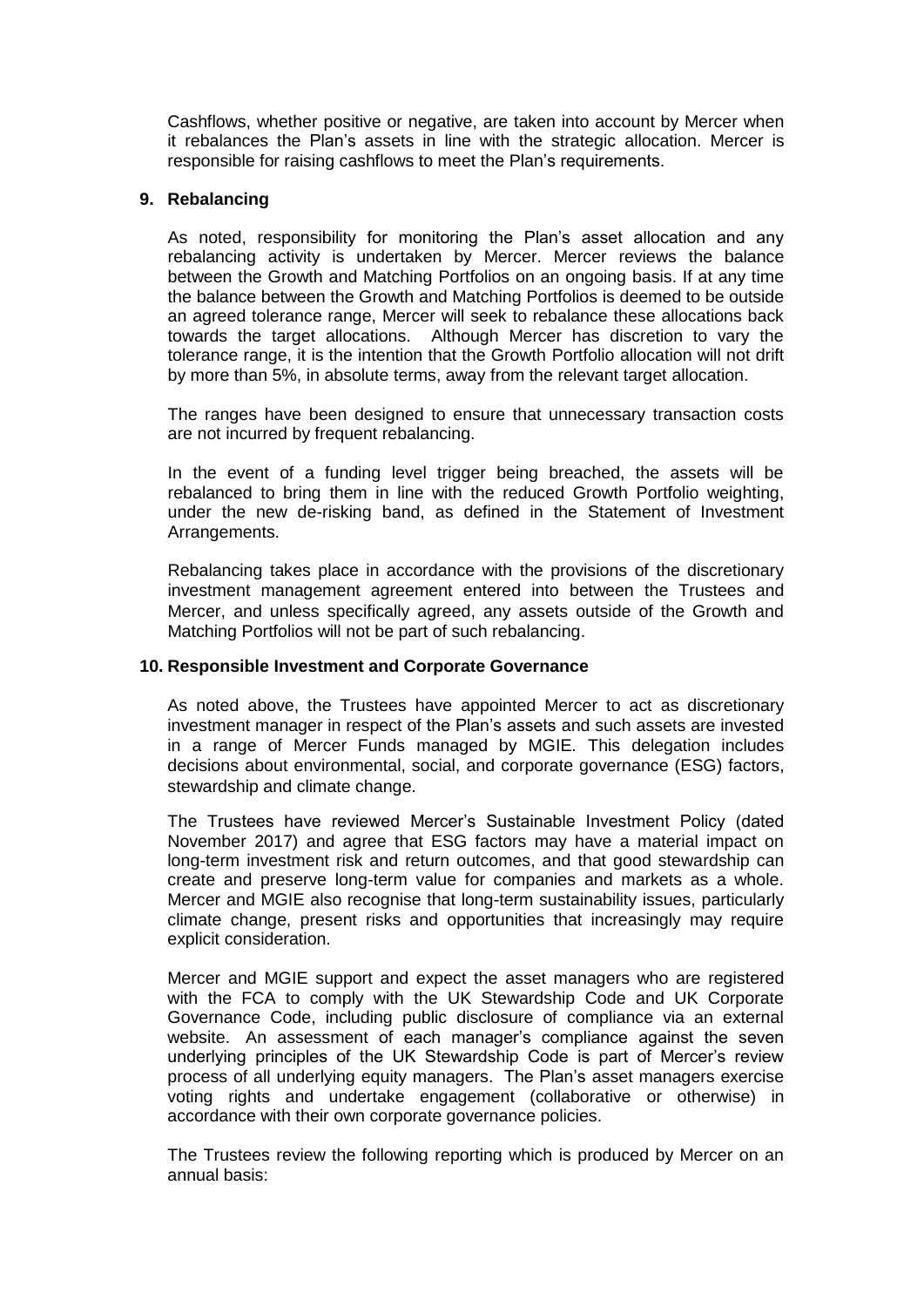- UK Stewardship Code Review which assesses each underlying equity manager's compliance against the seven principles of the UK Stewardship Code**.**
- Stewardship monitoring reporting which assesses each underlying equity manager's record of executing and disclosing voting activity, and the extent to which they are engaging with the underlying companies in which they invest.
- ESG ratings of all investment managers versus the asset class universe ESG ratings. In addition, ESG ratings are disclosed in the quarterly performance report which is reviewed by the Trustees.
- Carbon footprint analysis versus the index on the Mercer equity portfolios the Plan invests in**.**
- Climate-related scenario modelling on the Mercer Funds used within the Growth Portfolio.
- Mercer has and will continue to consider sustainability themed investments on behalf of the Trustees. The Plan currently invests in a sustainable equity portfolio and a private markets sustainable opportunities fund.

Member views are not currently explicitly taken into account in the selection, retention and realisation of investments.

# **11. Trustees' policies with respect to arrangements with, and evaluation of the performance and remuneration of, asset managers and portfolio turnover costs**

When engaging Mercer as discretionary investment manager to implement the Trustees' investment strategy outlined in Section 5, the Trustees are concerned that, as appropriate and to the extent applicable, Mercer is incentivised to align its strategy and decisions with the profile and duration of the liabilities of the Plan, in particular, long-term liabilities.

As Mercer manages the Plan's assets by way of investment in Mercer Funds, which are multi-client collective investment schemes, the Trustees accept that they do not have the ability to determine the risk profile and return targets of specific Mercer Funds but the Trustees expect Mercer to manage the assets in a manner that is consistent with the Trustees' overall investment strategy as outlined in Section 5. The Trustees have taken steps to satisfy themselves that Mercer has the appropriate knowledge and experience to do so and keeps Mercer's performance under ongoing review.

Should Mercer fail to align its investment strategies and decisions with the Trustees' policies, it is open to the Trustees to disinvest some or all of the assets invested managed by Mercer, to seek to renegotiate commercial terms or to terminate Mercer's appointment.

To evaluate performance, the Trustees receive, and consider, investment performance reports produced on a quarterly basis, which presents performance information and commentary in respect of the Plan's funding level and the Mercer Funds in which the Trustees are invested. Such reports have information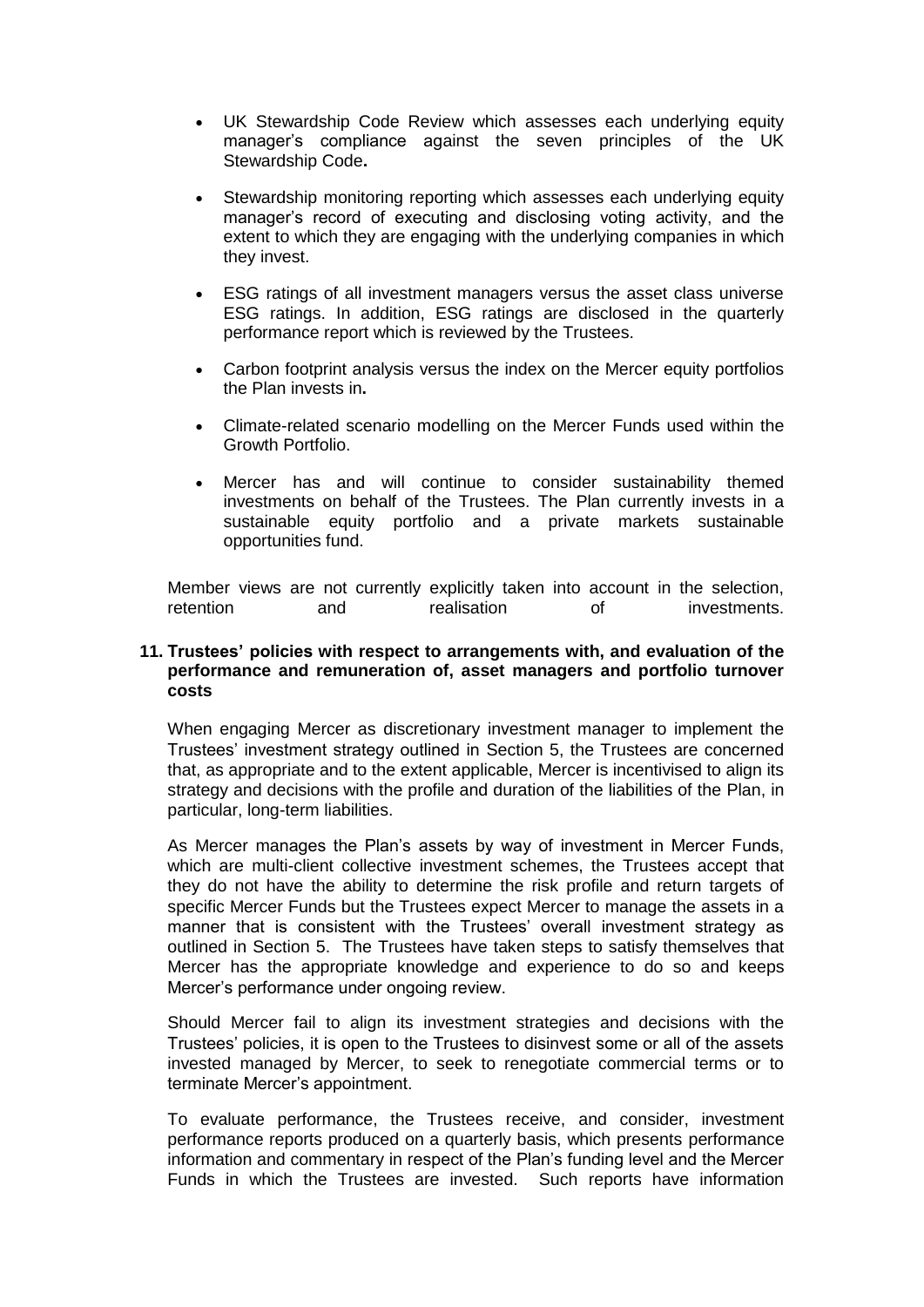covering fund performance for the previous three months, one-year, three years and since inception. The Trustees review the absolute performance and relative performance against a portfolio's and underlying investment manager's benchmark (over the relevant time period) on a net of fees basis. The Trustees' focus is on the medium to long-term financial and non-financial performance of Mercer and the Mercer Funds.

Neither Mercer, MGIE, Mercer AG [PIP IV onwards] or Mercer LLC [PIP III] make investment decisions based on their assessment about the performance of an issuer of debt or equity. Instead, assessments of the medium to long-term financial and non-financial performance of an issuer are made by the underlying third party asset managers appointed by MGIE, Mercer AG and Mercer LLC to manage assets within the Mercer Funds. Those managers are in a position to engage directly with such issuers in order to improve their performance in the medium to long term. The Trustees are, however, able to consider Mercer's and MGIE's assessment of how each underlying third party asset manager embeds ESG into their investment process and how the manager's responsible investment philosophy aligns with the Trustees' own responsible investment policy. This includes the asset managers' policies on voting and engagement. Section 10 provides further details of the steps taken, and information available, to review the decisions made by managers, including voting history and the engagement activities of managers to identify decisions that appear out of line with a Mercer Fund's investment objectives or the objectives/policies of the Plan.

The asset managers are incentivised as they will be aware that their continued appointment by MGIE, Mercer AG and Mercer LLC may be based, at least in part, on their success in meeting expectations.

The Trustees are long-term investors and are not looking to change their investment arrangements on an unduly frequent basis. However, the Trustees do keep those arrangements under review, including the continued engagement of Mercer using, among other things, the reporting described above.

The Trustees monitor, and evaluate, the fees it pays for asset management services on an ongoing basis taking into account the progress made in achieving its investment strategy objectives as outlined in Section 5. Mercer's, and MGIE's, fees are based on a percentage of the value of the Plan's assets under management which covers the design and annual review of the de-risking strategy, and investment management of the assets. In addition, the underlying third party asset managers of the Mercer Funds also charge fees based on a percentage of the value of the assets under management. In some instances, some of the underlying managers may also be entitled to charge fees based on their performance.

Mercer AG's and Mercer LLC's fees are charged based on net commitment for the first four years following the final close and, thereafter, by reference to the Net Asset Value of the Mercer Fund.

MGIE reviews the fees payable to third party asset managers managing assets invested in the Mercer Funds on a regular basis with any negotiated fee savings passed directly to the Plan. Mercer's, MGIE's, Mercer AG's and Mercer LLC's and the third party asset managers' fees are outlined in a quarterly investment strategy report prepared for the Trustees, excluding performance-related fees and other expenses involved in the Mercer Funds not directly related with the management fee.